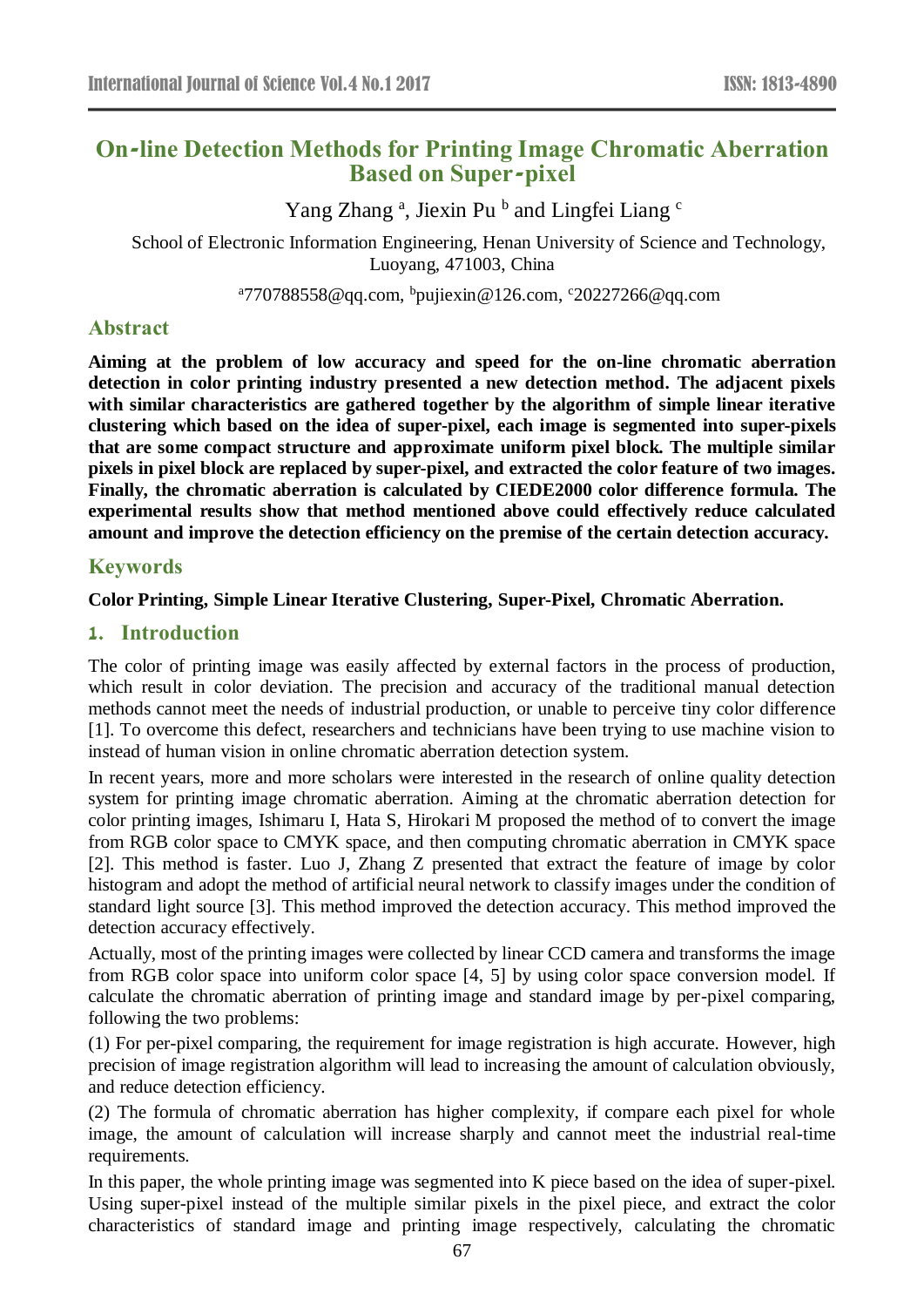aberration by using CIEDE2000 formula. Experimental verification, under the premise that guarantee the accuracy, detection time had been shortened obviously and efficiency had been enhanced greatly, basically meet the real-time requirements of industrial production.

# **2. Chromatic aberration detection method based on super- pixel**

### **2.1 Section Headings**

At present, on-line detection often use linear CCD camera to obtain images which are RGB mode. But RGB color space is non-uniform [6], cannot suitable for comparing the difference between the two colors due to each component had a higher correlation, which is not conformity with the visual perception characteristics of human. In order to solve this problem, we need to transfer images to an uniform color space that is not associated with equipment.

At present, CIEL  $* a * b * color space is regarded as uniform and widely used for calculating the$ chromatic aberration. CIE color space is established on the basis of the human eye vision and color measurement, without being affected by equipment changes. Beyond that CIE system has the largest color gamut space, including any color.

The relationship between RGB color space and CIEL\*a\*b\* color space is as follows:

### $RGB \rightarrow XYZ \rightarrow CIEL^*a^*b^*$

Among them, the concrete manifestation is as follows:

$$
\begin{bmatrix} X \ Y \ Z \end{bmatrix} = \begin{bmatrix} 0.4124 & 0.3575 & 0.1804 \\ 0.2128 & 0.7152 & 0.0722 \\ 0.0193 & 0.1192 & 0.9502 \end{bmatrix} \begin{bmatrix} R \\ G \\ B \end{bmatrix}
$$
 (1)

$$
L^* = 116 \times (Y/Y_n)^{\frac{1}{3}} - 16 \tag{2}
$$

$$
a^* = 500 \times [f(X / X_n) - f(Y / Y_n)] \tag{3}
$$

$$
b^* = 200 \times [f(Y/Y_n) - f(Z/Z_n)] \tag{4}
$$

$$
f(t) = \begin{cases} t^{1/3} & t > 0.008856\\ 7.787 * t + 16/116 & other \end{cases}
$$
 (5)

 $X_n$ ,  $Y_n$  and  $Z_n$  shows tristimulus values, under the standard illuminant D65,  $[X_n Y_n Z_n] = [95.047 \; 100$ 108.883].

#### **2.2 Super- pixel division**

In 2003, the concept of super pixel was presented by Ren [7], it is a pixel block which is compact structure, approximate uniform, irregular and consists of many adjacent pixels with similar features, such as color, texture and brightness. It divides pixels into different pixel groups based on the similarity among the pixels, and expresses image characteristics by super-pixels, which can largely reduce the complexity of the subsequent image processing.

This paper uses the simple linear iterative clustering (SLIC) algorithm, which is a kind of super-pixel segmentation algorithm, and it has fast processing speed, conserve memory, higher edge alignment [8]. The SLIC steps are divided into the following steps:

(1) Initializing seed points: according to the set of super pixel number, the seed point has uniform distributed in the whole image. Suppose images have M pixels, and the pixels are divided into K same size of super-pixels, each pixel size for M/K, then the adjacent seeds point distance approximation for:

$$
D = \sqrt{M/K} \tag{6}
$$

(2) Calculating the gradient value of all pixels which in the 3\*3 neighborhood of the seed point, and then move the seed point to the smallest position of the gradient value, record it as a new seed point. This is to avoid the seed points falling near the contour boundary, affecting the clustering effect.

(3) Searching similar pixels in the region of 2S\*2S with seed point as center, clustering and assigning class labels.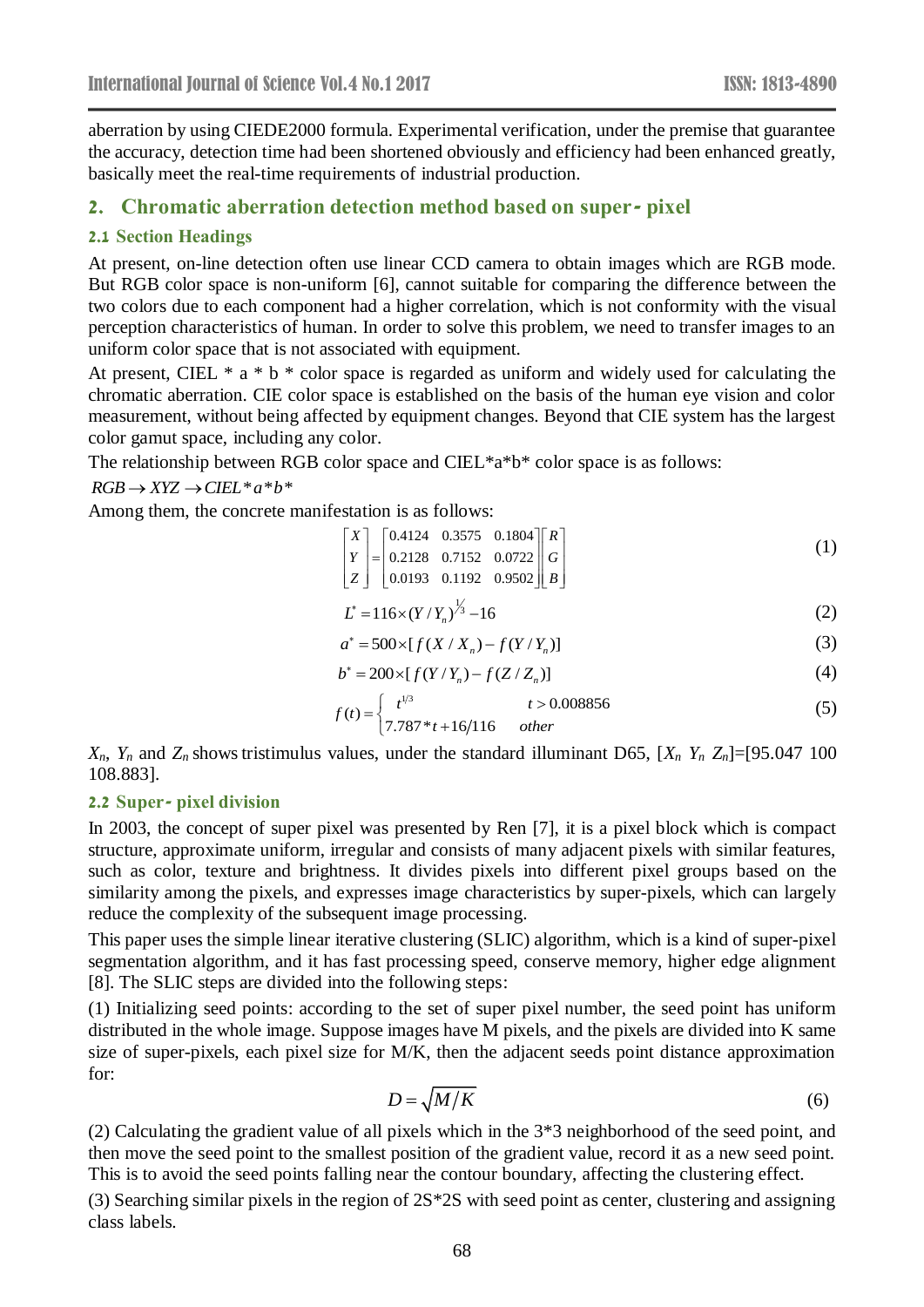(4) Measuring the distance from each search pixel to the seed point, including the color distance and spatial distance. formulas as follows:

$$
d_{lab} = \sqrt{(l_n - l_i)^2 + (a_n - a_i)^2 + (b_n - b_i)^2}
$$
\n(7)

$$
d_s = \sqrt{(x_n - x_i)^2 + (y_n - y_i)^2}
$$
\n(8)

$$
S' = \sqrt{\left(\frac{d_{lab}}{m}\right)^2 + \left(\frac{d_s}{D}\right)^2}
$$
\n(9)

Among them, *dlab* represents color distance, *d<sup>s</sup>* represents spatial distance, *S'* represents the distance measurement of two pixels, *D* is the distance between two seed points, *m* is the equilibrium parameter.

Set color characteristic value of each super-pixel is  $V_i(L, A, B)$ ,  $i=1,2...K$ , and each pixel is  $v_i(l, a, b)$ , *j=1,2…M/K*, then:

$$
V_i(L, A, B) = \frac{\sum_{j=1}^{M/K} v_j(l, a, b)}{M/K}
$$
 (10)

#### **2.3 Chromatic aberration calculation**

In order to achieve the better purpose of chromatic aberration detection, the industry applicable chromatic aberration formulas are essential. International Commission on Illumination( referred to as CIE) introduced CIE1976L\*a\*b\* formula in 1976, which widely used in printing industry, textile industry, form as follows:

$$
\Delta E = \sqrt{\left(L_1 - L_2\right)^2 + \left(a_1 - a_2\right)^2 + \left(b_1 - b_2\right)^2} \tag{11}
$$

 $\Delta E$  is the distance between any two points in L  $* A * b *$  color space. L is lightness in L  $* a * b *$ color space, if  $L1 - L2 > 0$ , samples with high lightness, which is shallower than the standard color, deep conversely. A is red and green axis of the L \* a \* b \* color space, if *a1- a2 > 0*, samples more red than the standard sample, conversely more green. b is the yellow and blue of  $L * a * b *$  color space, if *b1 - b2 > 0*, showing that samples more yellow than the standard color, otherwise more blue.

The CIE set up the committee TC1-47 to solve the problem which CIE1976L\*a\*b\* formula cannot accurately predict the chromatic aberration under the condition of different lightness was large. They put forward a new formula CIEDE2000 [9,10] for chromatic aberration in 2001. The formula further improves the accuracy of the chromatic aberration evaluation for the industry. The form of CIEDE2000 formula as follows:

$$
\Delta E_{00} = \sqrt{\left(\frac{\Delta L^{'}}{K_L S^{'}}_{L}\right)^{2} + \left(\frac{\Delta C_{ab}^{'}}{K_C S^{'}}_{C}\right)^{2} + \left(\frac{\Delta H_{ab}^{'}}{K_H S^{'}}_{H}\right)^{2} + R_r \left(\frac{\Delta C_{ab}^{'}}{K_C S^{'}}_{C} \left(\frac{\Delta H_{ab}^{'}}{K_H S^{'}}\right)\right)}
$$
(12)

The formula calculation steps as follows:

(1) Calculating the lightness *L*, chroma *a* and *b*, and psychological saturation  $C_{ab}$  in L\*a\*b\* color space.

$$
C_{ab} = \sqrt{a^2 + b^2} \tag{13}
$$

(2) Calculating  $L'$ ,  $a'$ ,  $b'$ , hue  $h'_{ab}$ , adjustment factor  $G$  of an axis in CIEL\*a\*b\* color space.

$$
G = 0.5 \times \left(1 - \sqrt{\frac{\overline{C_{ab}}^7}{\overline{C_{ab}}^7} + 25^7}\right)
$$
  
\n
$$
L' = L
$$
  
\n
$$
a' = (1 + G) \times a
$$
  
\n
$$
b' = b
$$
  
\n
$$
h'_{ab} = \tan^{-1}(b/a)
$$
 (14)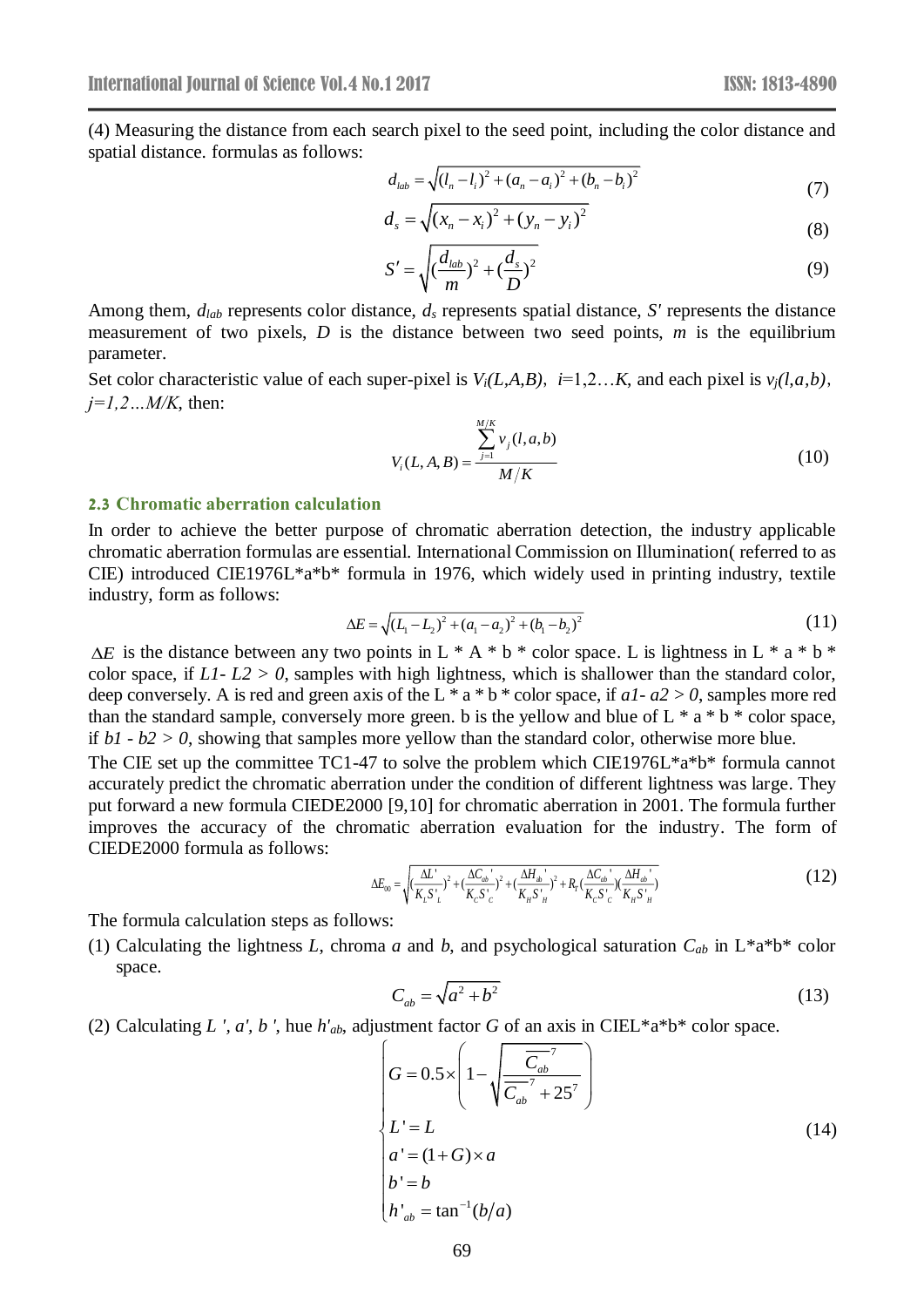$\overline{C_{ab}}$  is the arithmetic average of printing image  $C_{ab1}$  and  $C_{ab2}$ .

(1) Calculating the difference of lightness  $\Delta L$ , chroma $\Delta C_{ab}$  hue Delta  $\Delta H'_{ab}$ .

$$
\begin{cases}\n\Delta L' = L_1 - L_2 \\
\Delta C' = C_{ab1} - C_{ab2} \\
\Delta H'_{ab} = 2 \times \sqrt{C_{ab1} C_{ab2}} \times \sin(\frac{\Delta h_{ab}}{2}) \\
\Delta h'_{ab} = h_{ab1} - h_{ab2}\n\end{cases}
$$
\n(15)

(2) Calculating weight function  $S_L$ ,  $S_C$ ,  $S_H$  and rotation function  $R_T$ ,  $R_C$ .

l

ſ

$$
\begin{cases}\nS_L = 1 + \frac{0.015 \times (\overline{L'} - 50)^2}{\sqrt{20 + (\overline{L'} - 50)^2}} \\
S_C = 1 + 0.045 \times \overline{C'_{ab}} \\
S_H = 1 + 0.015 \times \overline{C'_{ab}} \times T\n\end{cases}
$$
\n(16)

$$
\begin{cases}\nS_H = 1 + 0.015 \times C'_{ab} \times T \\
T = 1 - 0.17 \times \cos(\overline{h'_{ab}} - 30^{\circ}) + 0.24 \times \cos(2\overline{h'_{ab}}) + 0.32 \times \cos(3\overline{h'_{ab}} + 6^{\circ}) - 0.20 \times \cos(4\overline{h'_{ab}} + 6^{\circ})\n\end{cases}
$$
\n(17)

$$
R_r = -\sin(2\Delta\theta) \times R_c
$$
  
\n
$$
\Delta\theta = 30 \times \exp\left[-(\frac{\overline{h'_{ab}} - 275}{2})^2\right]
$$
  
\n
$$
R_c = 2 \times \sqrt{\frac{\overline{C_{ab}}^7}{\overline{C_{ab}}^7} + 25^7}
$$
\n(18)

(3) The chromatic aberration was calculated by the formula (12).  $K_L$ ,  $K_C$ ,  $K_H$  is correction coefficient of is the actual using conditions. Under the condition of CIE standard observation,  $K_L = K_C = K_H = 1$ . In this paper, when we using CIEDE2000 formula to calculate chromatic aberration. The *L*, *a*, *b* values are the color characteristic value  $V_i(L, A, B)$ ,  $i=1,2...K$  of super-pixels in L  $*$  a  $*$  b  $*$  color space



Fig.1 Flow chart of chromatic aberration detection algorithm based on super-pixel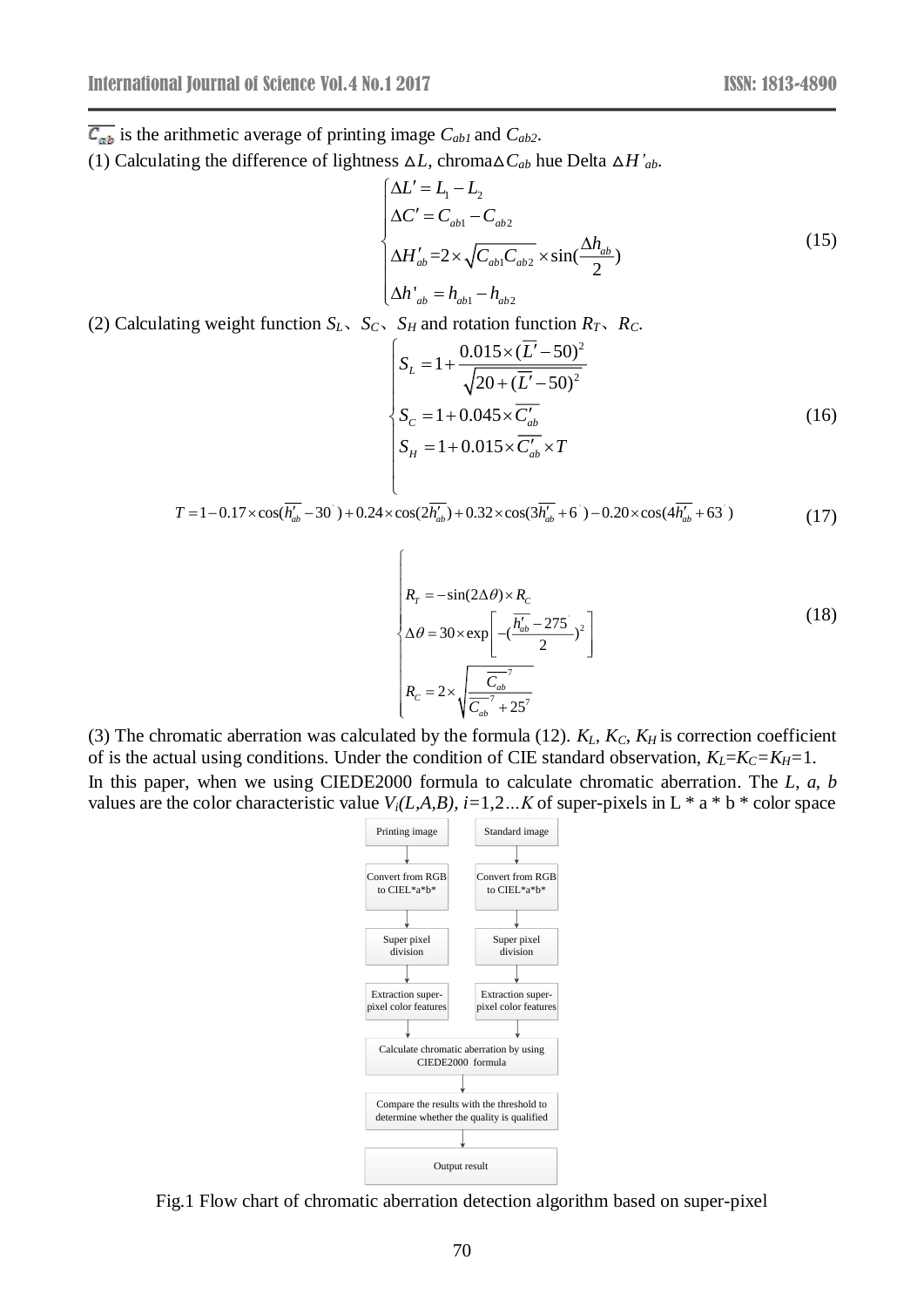### **2.4 Threshold setting and evaluation principles**

In order to judge the color printing quality, the 6NBS is taken as threshold of chromatic aberration detection in printing industry [11]. The principle of this method is: (1) If the chromatic aberration values of each super-pixel for whole printing image less than 6 NBS, the printing image is qualified. (2) If individual super-pixel values greater than or equal to 6NBS, then determine the printing image is not qualified.

#### **2.5 Algorithm process**

The specific flow of algorithm is shown in Fig. 1.

#### **3. Experimental results and discussion**

This experiment completes the image acquisition by using linear CCD camera under standard light source. Image size is 419\*496, among them 1 standard image and 5 printing images, as shown in Fig. 2.



(d)printing image (e)printing image (f)printing image

Fig.2 Experimental images for chromatic aberration detection

The algorithm preset  $K=200$  before the super pixel segmentation, each image will be divided into about 200 pixels. But the program will automatically split according to the feature of image in the actual experimental process. For this experiment, images are divided into 196 super-pixels, as shown in Fig. 3



(d) printing image (e) printing image (f) printing image Fig. 3 The result of super-pixel segmentation

As we can see form figure 3, the original image has 207824 pixels. Each image is segmented into 196 super-pixels based on the ideal of super pixel, which is equivalent to 196 pixels for each image. Then we can calculate the value of chromatic aberration between standard image and printing image by using CIEDE2000 formula. In order to observe difference of quality for standard image and printing images conveniently, we use histogram distribution to show the chromatic aberration of two images. Among them, the chromatic aberration values larger than 6 are denoted by 7, see Fig. 4.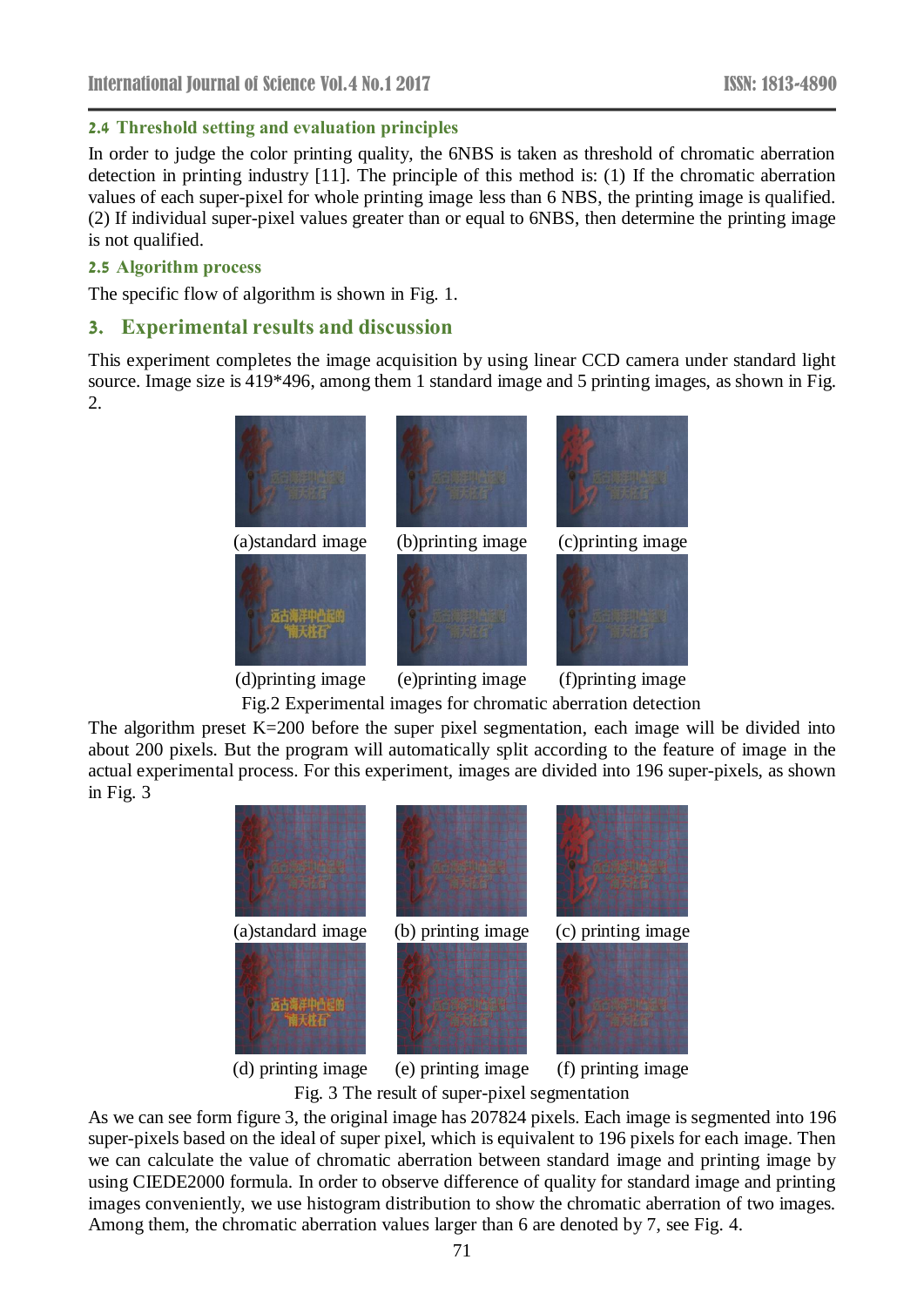

Fig.4 The distribution diagram of chromatic aberration value

The horizontal axis shows color difference, and the longitudinal axis shows super-pixel number. According to the chromatic aberration value distribution in Figure 4 and the judgment principle in part one, the quality evaluation results for printing images are shown in Table 1.

Table 1. Quality evaluation results for printing images

| Printing image | $\triangle E(NBS)$     | Judgement result |  |
|----------------|------------------------|------------------|--|
| Fig.2(b)       | All less than 6        | <b>Oualified</b> |  |
| Fig.2(c)       | Partial greater than 6 | Unqualified      |  |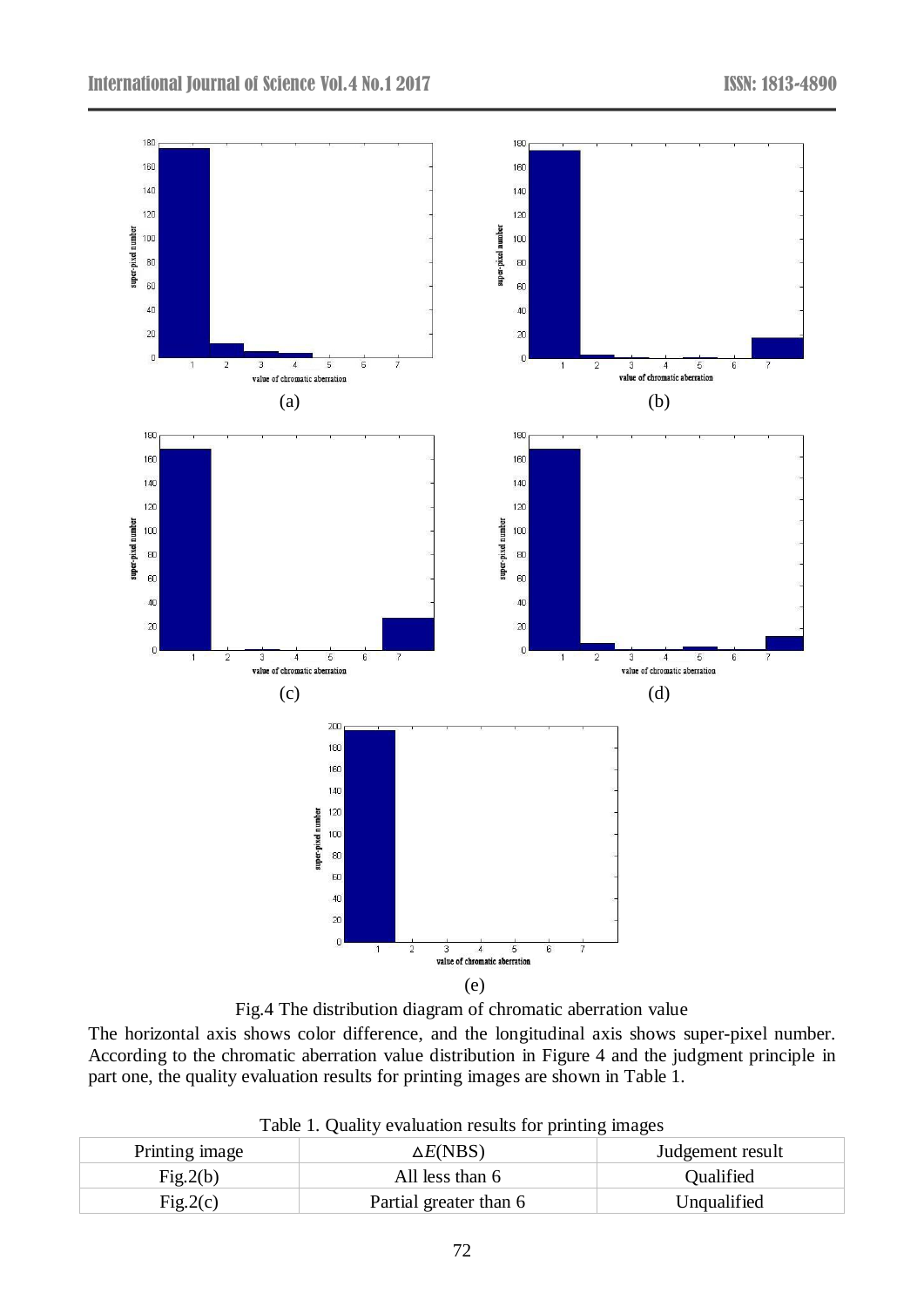| Fig.2(d) | Partial greater than 6 | Unqualified |
|----------|------------------------|-------------|
| Fig.2(e) | Partial greater than 6 | Unqualified |
| Fig.2(f) | All less than 6        | Qualified   |

The detection time and detection accuracy are important factors to evaluate the performance of algorithm. In order to demonstrate the capabilities of the proposed method, this paper presents detection result of the traditional per-pixel comparing method, the average value of color image method, and the method of literature which proposed the principle of image segmentation based on the printing machine ink position [12]. The comparison results for the four methods are shown in Table 2.

|          |                        | $\Delta E_{\rm max}$ (NBS) | $\Delta E_{\text{avg}}$ (NBS) | $\Delta E_{\rm min}(NBS)$ | T(s)    |
|----------|------------------------|----------------------------|-------------------------------|---------------------------|---------|
| Fig.2(b) | The proposed method    | 0.8974                     | 0.3663                        | 0                         | 4.020   |
|          | Per-pixel comparing    | 5.0761                     | 0.3723                        | $\theta$                  | 960.754 |
|          | Average value of color | 0.3723                     | 0.3723                        | 0.3723                    | 1.169   |
|          | Literature [12]        | 2.1136                     | 0.6673                        | $\Omega$                  | 5.361   |
| Fig.2(c) | The proposed method    | 25.9031                    | 1.8479                        | $\overline{0}$            | 4.191   |
|          | Per-pixel comparing    | 12.9826                    | 0.9696                        | $\overline{0}$            | 958.233 |
|          | Average value of color | 0.9696                     | 0.9696                        | 0.9696                    | 1.261   |
|          | Literature [12]        | 5.5954                     | 2.3363                        | $\theta$                  | 5.553   |
| Fig.2(d) | The proposed method    | 44.2212                    | 4.2479                        | $\theta$                  | 3.999   |
|          | Per-pixel comparing    | 23.3936                    | 1.6138                        | $\overline{0}$            | 961.491 |
|          | Average value of color | 1.6138                     | 1.6138                        | 1.6138                    | 1.236   |
|          | Literature [12]        | 5.4101                     | 3.016                         | 0                         | 5.448   |
| Fig.2(e) | The proposed method    | 8.0693                     | 0.6593                        | $\overline{0}$            | 3.975   |
|          | Per-pixel comparing    | 12.9826                    | 0.8568                        | $\overline{0}$            | 960.681 |
|          | Average value of color | 0.8568                     | 0.8568                        | 0.8568                    | 1.490   |
|          | Literature [12]        | 1.5223                     | 0.2236                        | $\Omega$                  | 4.830   |
| Fig.2(f) | The proposed method    | 1.0025                     | 0.0037                        | $\overline{0}$            | 4.017   |
|          | Per-pixel comparing    | 0.8858                     | 0.0023                        | $\overline{0}$            | 961.156 |
|          | Average value of color | 0.0023                     | 0.0023                        | 0.0023                    | 1.239   |
|          | Literature [12]        | 0.4435                     | 0.0733                        | 0                         | 4.976   |

Table 2 The comparison results for the four methods

The comparison results of four methods are expressed by four parameters: maximum chromatic aberration value as  $\Delta E_{\text{max}}$ , average chromatic aberration value as  $\Delta E_{\text{avg}}(NBS)$ , minimum chromatic aberration value as  $\Delta E_{\text{min}}(NBS)$  and detection time as *T*(s).

As observed from the Table 2 and Table 1, the judgement result of the proposed method and per-pixel comparing method is consistent. For Fig.2(b) and Fig.2(f), the maximum chromatic aberration values are not more than 6, so these two images are qualified. On the contrary, the maximum chromatic aberration values of Fig.2(c), Fig.2(d) and Fig.2(e) are greater than 6, which reflected that these three images are unqualified.

For taking the average value of color image to calculate chromatic aberration, the image color details are fuzzy. In Table 2, it is clear that each image's maximum chromatic aberration value all less than threshold. So each image is qualified. It is different from the judgement result of pre-pixel comparing method.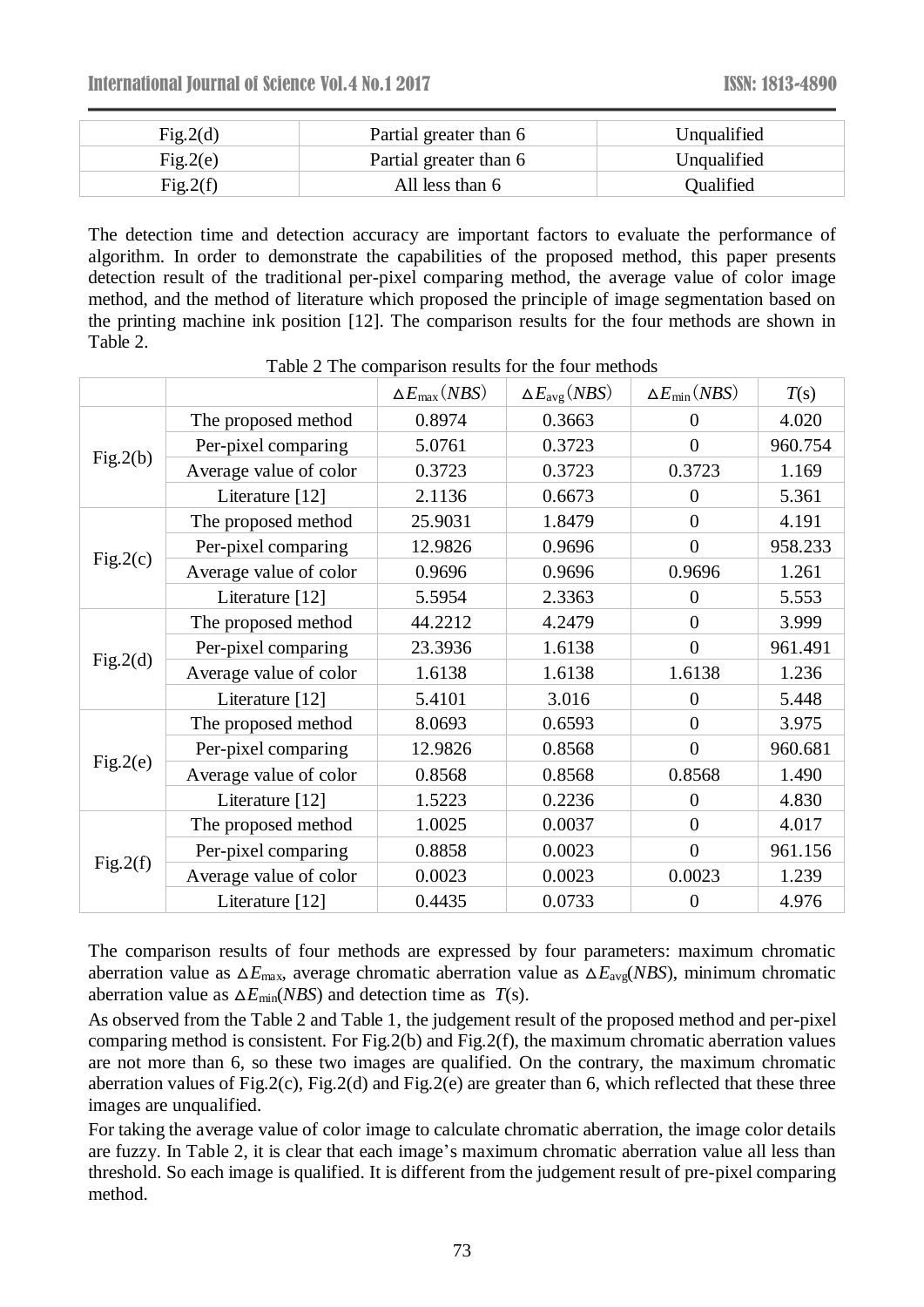The method proposed in literature [12] also used image segmentation to improve detection efficiency. The principle of image segmentation is to divide the image according to the position of the machine ink. This segmentation method does not take into account the characteristics of the image itself, it is easy to distribute the chromatic aberration in different sub regions, and ignore the small area of chromatic aberration while weakening the existence of chromatic aberration. The calculation results are shown in Table 2. Its decisive result also has defects.

The results in Table 2 and analysis mentioned above showed that the proposed method performs better of judgement result and detection time than other three methods. For accuracy, the performance of per-pixel comparing method is best in theory, but the result of proposed method is consistent with it and the detection efficiency is much greater than it. For efficiency, the best performance is taking the average value of color image, however, its accuracy is far less than the proposed method. The method which proposed in literature [12], owing to the segmentation is not reasonable, it is highly easy to cause the error rate, and cannot guarantee the accuracy of detection. In this paper, the method can be considered to set the number of super-pixels, according to the characteristics of different color images, reasonable segmentation can reduce the error rate of image detection, and improve detection accuracy.

## **4. Conclusion**

In this paper, we introduce the method of super-pixel segmentation for image preprocess, use the super-pixels instead of the large number of pixels to solve the problem which is lowly speed and precision in the on-line detection of chromatic aberration. This method can reduce the complexity of the algorithm effectively, reduce the amount of computation. The experimental results show that the proposed method can solve the problem of speed. We choose the CIEDE2000 formula for calculating chromatic aberration value by comparing the characteristics of various chromatic aberration formulas. What the reason is that CIEDE2000 should be able to reflect small chromatic aberration effectively. The experimental results show that the proposed method can improve the detection efficiency greatly under the premise of ensuring the detection accuracy.

## **References**

- [1] Y J Zhang, X Y Huang, R Li: A Prelimnary Scheme for Automatic Detection of Fine Presswork Defect, Chinese Journal of Stereology and Image Analysis,vol.6(2001) No.2, p.109-112.
- [2] Ishimaru I, Hata S, Hirokari M: Color-defect Classification for Printed-matter Visual Inspection System, *Intelligent Control and Automation* (2002 Proceedings of the, World Congress on), p.3261-3265.
- [3] Luo, J., and Z. Zhang: Automatic Colour Printing Inspection by Image Processing, Journal of Materials Processing Technology, vol.139 (2003) No.1, p.373-378.
- [4] Melgosa, Manuel: Testing CIELAB-based Color-difference Formulas, Color Research & Application, vol.25 (2000) No.1, p.49-55.
- [5] Monga, V., W. S. Geisler, and B. L. Evans: Linear Color-Separable Human Visual System Models for Vector Error Diffusion Halftoning, IEEE Signal Processing Letters, vol.10 (2003) No.4, p.93-97.
- [6] Süsstrunk S, Buckley R, Swen S: Standard RGB Color Spaces, *Color and Imaging Conference* (Arizona, USA, 1999). Vol.7, p.127.
- [7] X F Ren, Malik, J: Learning a classification model for segmentation, Proc.int.conf.computer Vision, vol.1 (2003) No.1, p.10-17.
- [8] Achanta, R, et al: SLIC Superpixels Compared to State-of-the-Art Superpixel Methods, IEEE Transactions on Pattern Analysis & Machine Intelligence, vol.34 (2012) No.11, p.2274-82.
- [9] Luo M R, Cui G, Rigg B. The Development of the CIE 2000 Colour-Difference Formula: CIEDE2000 [J]. Color Research & Application, vol.26(2001) No.5, p.340–350.
- [10]Luo M R, Cui G, Rigg B: Further Comments on CIEDE2000, Color Research & Application, vol.27 (2002) No.2, p.127-128.